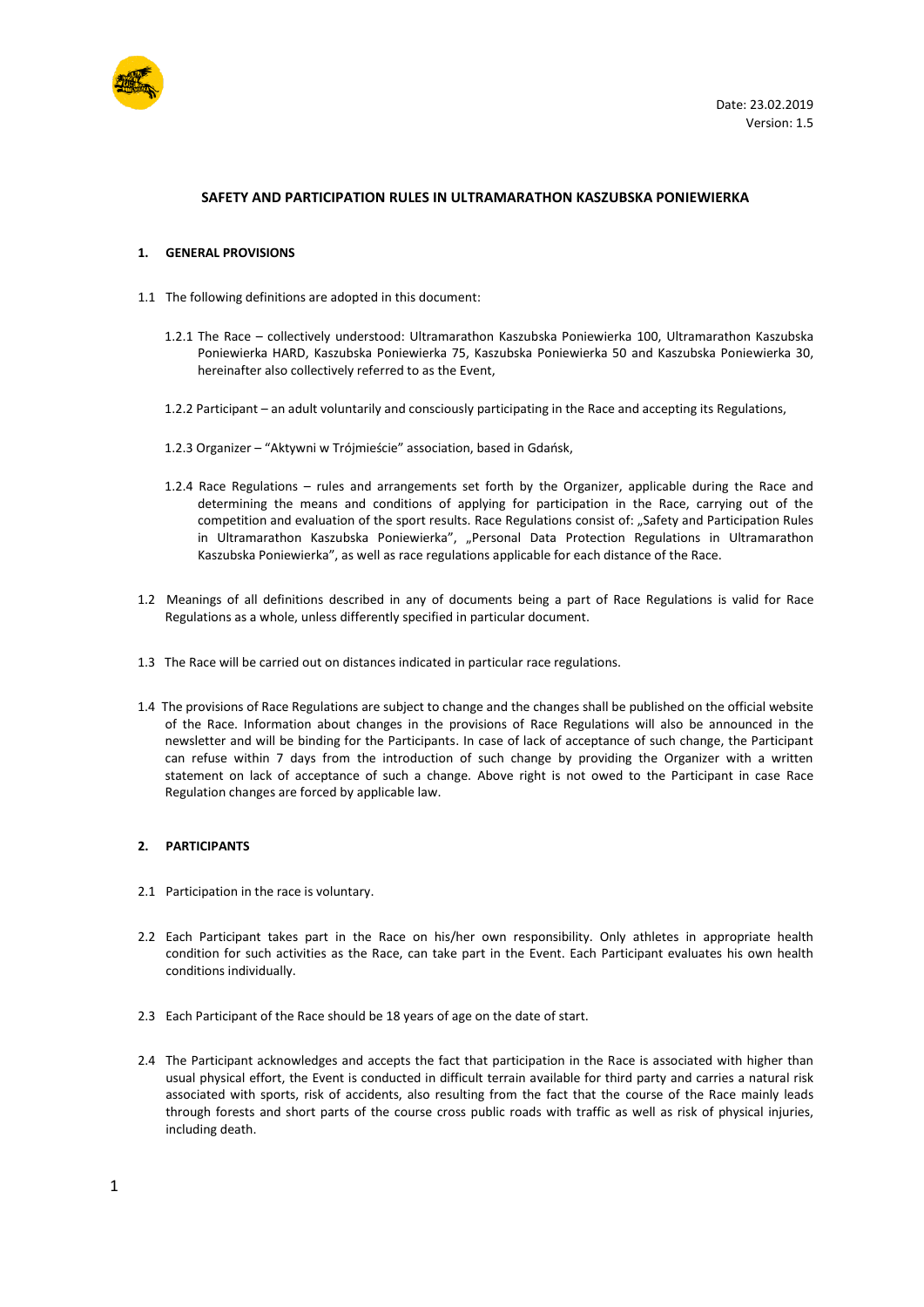

- 2.5 Before participation, each Participant personally submits to the Organizer a written statement on lack of health contradictions to take part in the Race with a confirmation of starting on Participant's own responsibility. The statement follows a template prepared by the Organizer, available on Participant's request by e-mail or in the Start Office. Submitting this statement is required to take part in the Race – the Organizer has right to refuse allowing participation in the Race if the Participant fails to submit this statement.
- 2.6 Participants are obliged to comply with the rules set forth by the Organizer and absolutely follow the commands of the Organizer and persons designated by the Organizer. The Participant is obliged to obey Race Regulations, including particular race (distance) regulations, Safety and Participation Rules as well as conditions described in Personal Data Protection Regulations (all above mentioned are accepted by Participant when registering for the Race).
- 2.7 During a mandatory briefing for Participants of Ultramarathon Kaszubska Poniewierka before the start, the Participants will be informed about particular dangers on the course.
- 2.8 The Organizer allows participation with a dog, provided that the owner meets all requirements of dwelling with the dog in public space and other areas crossed by the course, including usage a harness (because of wild animals in the forest, road safety aspects, etc.) and takes special care so that the dog poses no threat to the Participants of the Race. The dog should be up to date with all vaccinations.
- 2.9 Participants need to fulfil the following conditions:
	- Fill in the registration form from the registration link or sign up personally at the Start Office or another location designated by the Organizer (in case of registration on site – this is only possible when participants limit is not reached). The registration expires if the registration fee has not been paid within the date set in the Race Regulations,
	- Pay the registration fee as set in the Race Regulations before the start, observing the deadline set in the Race Regulations. The registration fee payment confirmation shall be kept and presented during registration at the Start Office,
	- **•** Legibly sign the statement before the start according to point 2.5, including provisions resulting from "Personal data protection regulations in Ultramarathon Kaszubska Poniewierka" and pick up bib number with chip at least.

2.10 Assignment of a bib number is the confirmation of accepting participation.

2.11 All participants of the Race insure themselves on their own, especially to cover the risk of accidents.

# **3. REGISTRATIONS**

- 3.1 Applications are accepted since the registration form is opened, available at: [https://b4sportonline.pl/Ultramaraton\\_Kaszubska\\_Poniewierka/](https://b4sportonline.pl/Ultramaraton_Kaszubska_Poniewierka/) until a limit of participants is reached.
- 3.2 Upon registration, Participant's personal data (such as first name, last name, city, distance, club, date of birth, entry fee, category) will be published on the registration list. By applying, the Participant gives his consent to such publication. Additionally, after registration the Participant is obliged to pay an entry fee in the amount calculated in the registration form.
- 3.3 The Organizer does not refund entry fee to persons, who do not complete the Race or do not take part in the event. Moreover, in such cases the Organizer does not transfer the fee for next/other races.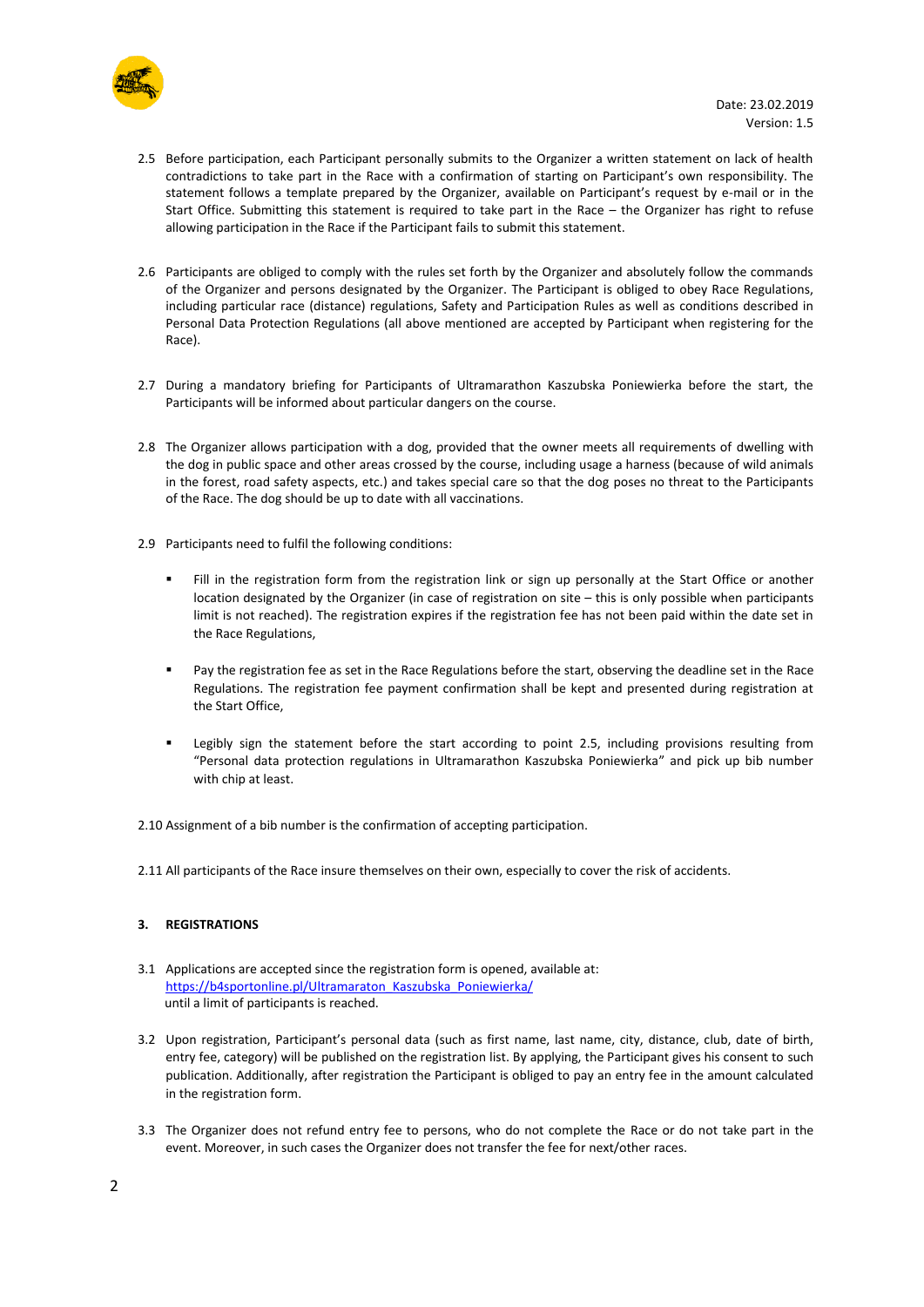

- 3.4 It is possible to transfer the registration fee to another Participant until **31.07.2019** and a processing fee of **30 PLN** is charged and shall be paid directly to the Organizer's bank account. After this date no further changes are possible. Such change must be performed personally between the interested parties and confirmed by them to the Organizer's email address: [zapisy@kaszubskaponiewierka.pl](mailto:zapisy@kaszubskaponiewierka.pl)
- 3.5 Shortening or any other change of the course or race, as well as interruption of the race (in part or as a whole) after it has started, does not provide grounds for refund of the registration fee.
- 3.6 The registration fee can be paid as standard bank transfer to the bank account provided by Organizer or via electronic payment available in the registration form or in cash (only in case of payment on site in the Start Office or other location indicated by Organizer before the event).
- 3.7 Payment methods available via electronic payment platform including debit cards:
	- Visa
	- Visa Electron
	- MasterCard
	- **MasterCard Electronic**
	- Maestro

In case of reimbursement for the transaction made by Participant's debit card turns out to be mandatory, the Organizer will return means to bank account assigned to that debit card.

- 3.8 If the Participant has selected bank transfer or debit card payment method, the order handling time is calculated from the moment of receiving the payment on Organizer's bank account or settlement account.
- 3.9 The Organizer is not responsible for the duration of payment execution; the date of payment receipt by the Organizer is binding.
- 3.10 The Participant has the right to ask for an invoice from the Organizer. In this case the Participant is obliged to fill in invoice data section in the registration form and contact Organizer via email address: [zapisy@kaszubskaponiewierka.pl](mailto:zapisy@kaszubskaponiewierka.pl)

### **4. RULES DURING THE RACE**

- 4.1 Each Participant is obliged to run by himself and carry all stuff needed for the Race independently, without using any means of transport of help of others.
- 4.2 Participants of the Race can use refreshment points provided by the Organizer.
- 4.3 Participants can independently and at their own expense buy products in shops located near the course of the Race.
- 4.4 The location of refreshment points together with an indication of products available for the Participants will be specified in a detailed course description in Race Regulations designated for each distance.
- 4.5 Absolutely for the entire duration of the Race, Participants must carry mandatory equipment listed in Race Regulations, appropriate for each distance.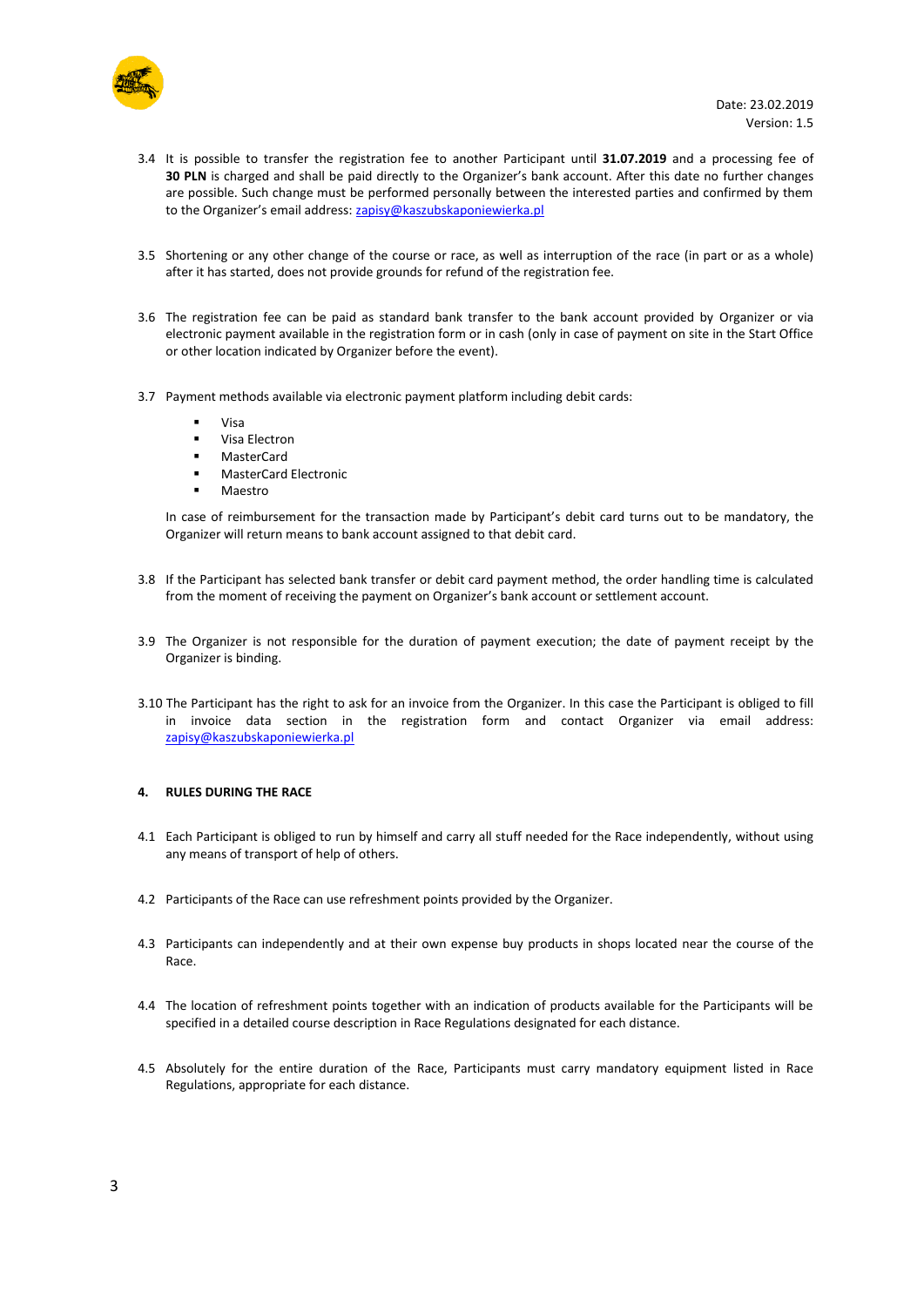

- 4.6 During the Race, Participants are allowed to use gels, bars and other nutrients that have been clearly and permanently marked (e.g. with a marker) with the Participant's bib number. The Participant agrees to present such products upon the Organizer's request (or the request of its representative). This rule is particularly aiming at identification of Participants who litter on the course. There will be trash bins on refreshment points, so athletes can leave their garbage there. The Organizer is entitled to disqualify Participant in case garbage is found on the course or its neighborhood or in other cases when it will be proven that garbage was not dropped to designated place.
- 4.7 Pacing is not allowed on any of the distances.
- 4.8 Participants can receive support from their support teams at refreshment points only.
- 4.9 Camping (an organized rest) is forbidden on the whole course. Camping is only allowed in places designated by the Organizer. Camping on private territory next to the course of the Race is done solely under responsibility of the Participant and requires approval from the landlord or other person who is in charge of managing the property.
- 4.10 On the whole course of the Race, it is strictly forbidden to enter areas of agricultural crops, forest nurseries and private properties, unless a clearly marked course passes through such areas.
- 4.11 On the course of the Race, especially in forest areas, general rules of nature protection shall be observed. In particular, it is forbidden to leave any items on the course (all trash shall be taken along or left in the refreshment points or other designated places i.e. public trash bins) and disturb the silence. In case of breach of provisions set forth in this point, the Organizer reserves the right to disqualify the Participant.
- 4.12 Participant is obliged to return the chip need for time measurement in designated area located just after finish line. In case this obligation is not fulfilled, the Organizer is entitled to disqualify the Participant.

# **5. SAFETY**

- 5.1 On the whole course of the Race, rules of moving on roads in accordance with the provisions of the Road Traffic Act as of 20 June 1997 (Journal of Laws 2012.1137) and other applicable law shall be observed. The Participant is obliged to take utmost caution when crossing roads where cars are allowed, or running along such road.
- 5.2 Telephone numbers (emergency numbers and the phone number to the Organizer) will be provided on the reverse of bib number.
- 5.3 In case of a dangerous event or situation during the Race and lack of cellular reception to contact the Organizer or relevant services, the Participant is obliged to use other means in order to call for help. Each Participant is obliged to promptly inform the Organizer about such an event.
- 5.4 Every Participant is obliged to help other Participants in case of accidents. Failure to help another Participant may result in disqualification.
- 5.5 Referees will be present along the course of the Race to check if Participants have crossed a particular checkpoint.
- 5.6 Bib number shall be attached in a visible place throughout the whole Race in order to be visible for the referees.